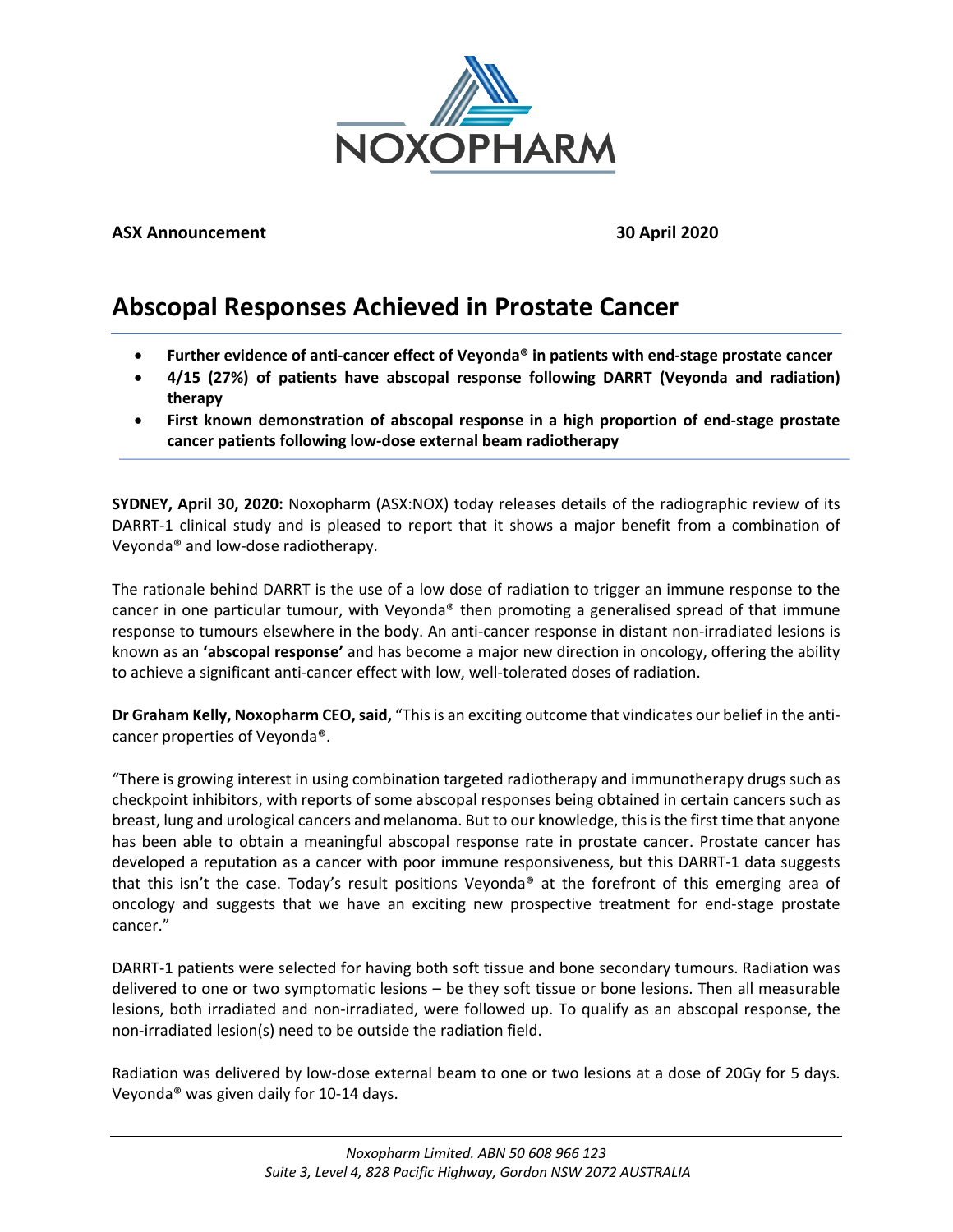

As previously reported (December 2, 2019), 15 men with measurable lesions had a CT scan at the 6-month study visit.

- 4/15 are determined to have had an abscopal response
- Of these, 1/4 received 800 mg Veyonda; 3/4 received 1200 mg Veyonda
- Response in non-irradiated lesions varied from approximately 50% shrinkage of the abscopal lesion to almost complete resolution.

**Dr Gisela Mautner, Noxopharm Chief Medical Officer,** said: "Abscopal responses are a very rare occurrence, so to see it in 4 of 15 patients is a remarkable result. Considering that this was an early phase study with only a short course of Veyonda®, these results become even more exciting."

"Taking all the results together that we have seen in the DARRT-study, i.e. the pain reductions, the PSA responses and the responses in the tumour sizes, we can certainly say that many of the patients derived a great benefit from Veyonda®. This makes the next DARRT study even more urgent as there are many prostate cancer patients out there waiting for better treatment options and hoping to live longer.

## **The future**

Noxopharm is developing the DARRT treatment regimen as a means of converting palliative therapy (mainly radiotherapy) into a therapy delivering a meaningful therapeutic outcome in patients with endstage cancer. The Company is starting with end-stage prostate cancer. The DARRT regimen has been designed to be minimally intrusiveness and well-tolerated.

The Company plans to conduct its DARRT-2 study commencing early-2021. This will be a Phase 2, control arm, multi-national study with Veyonda® being administered for several cycles.

## **About DARRT-1**

DARRT-1 is an open-label Phase 1b trial evaluating the safety and tolerability of the Company's lead product candidate, Veyonda<sup>®</sup> (NOX66), in combination with low-dose palliative radiotherapy in 25 patients with late-stage metastatic castration-resistant prostate cancer (mCRPC) who had exhausted available standard treatment options. The primary objective of the study was to investigate the safety and tolerability of a combination of Veyonda<sup>®</sup> and a palliative dose of external beam radiotherapy and to confirm the appropriate dose of Veyonda<sup>®</sup> for the next stage of clinical trialing. To determine the optimal dose, the first 3 cohorts of 4-6 patients (known as the dose escalation part) were treated with either 400mg, 800mg and 1200mg of NOX66 in combination with radiotherapy. Following the approval by the Safety Steering Committee in November 2018, an expansion cohort of the study was recruited involving 11 patients who received 1200mg of Veyonda<sup>®</sup>. The patients were treated with Veyonda<sup>®</sup> for 14 days and low-dose radiation treatment given on 5 days (5 fractionated doses) to between 1-2 measurable lesions during the Veyonda<sup>®</sup> administration. Patients then were followed up after 6, 12 and 24 weeks. For more information, visit ClinicalTrials.gov, using identifier: NCT03307629

## **About the NOX66 DARRT program**

The Company's NOX66 DARRT (Direct and Abscopal Response to Radiotherapy) clinical program is testing the ability of Veyonda<sup>®</sup> to augment an immunological response to palliative (non-ablative) dosages of radiotherapy. The principle of NOX66 DARRT is to use low-dose radiation to trigger local inflammatory and immune responses in